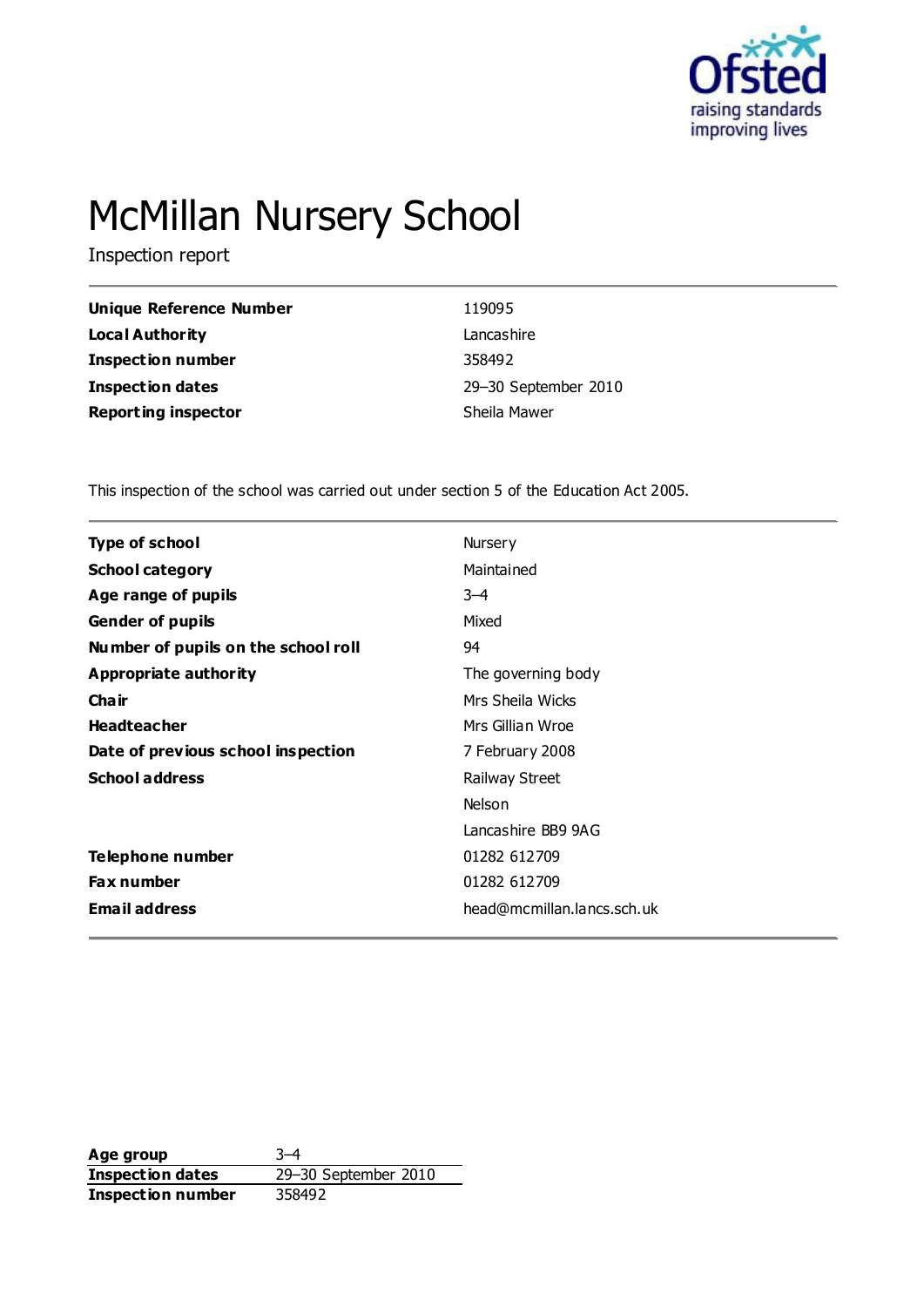The Office for Standards in Education, Children's Services and Skills (Ofsted) regulates and inspects to achieve excellence in the care of children and young people, and in education and skills for learners of all ages. It regulates and inspects childcare and children's social care, and inspects the Children and Family Court Advisory Support Service (Cafcass), schools, colleges, initial teacher training, work-based learning and skills training, adult and community learning, and education and training in prisons and other secure establishments. It assesses council children's services, and inspects services for looked after children, safeguarding and child protection.

Further copies of this report are obtainable from the school. Under the Education Act 2005, the school must provide a copy of this report free of charge to certain categories of people. A charge not exceeding the full cost of reproduction may be made for any other copies supplied.

If you would like a copy of this document in a different format, such as large print or Braille, please telephone 0300 1234 234, or email **[enquiries@ofsted.gov.uk](mailto:enquiries@ofsted.gov.uk)**.

You may copy all or parts of this document for non-commercial educational purposes, as long as you give details of the source and date of publication and do not alter the documentation in any way.

To receive regular email alerts about new publications, including survey reports and school inspection reports, please visit our website and go to 'Subscribe'.

Royal Exchange Buildings St Ann's Square Manchester M2 7LA T: 0300 1234 234 Textphone: 0161 618 8524 E: **[enquiries@ofsted.gov.uk](mailto:enquiries@ofsted.gov.uk)**

W: **[www.ofsted.gov.uk](http://www.ofsted.gov.uk/)**

© Crown copyright 2010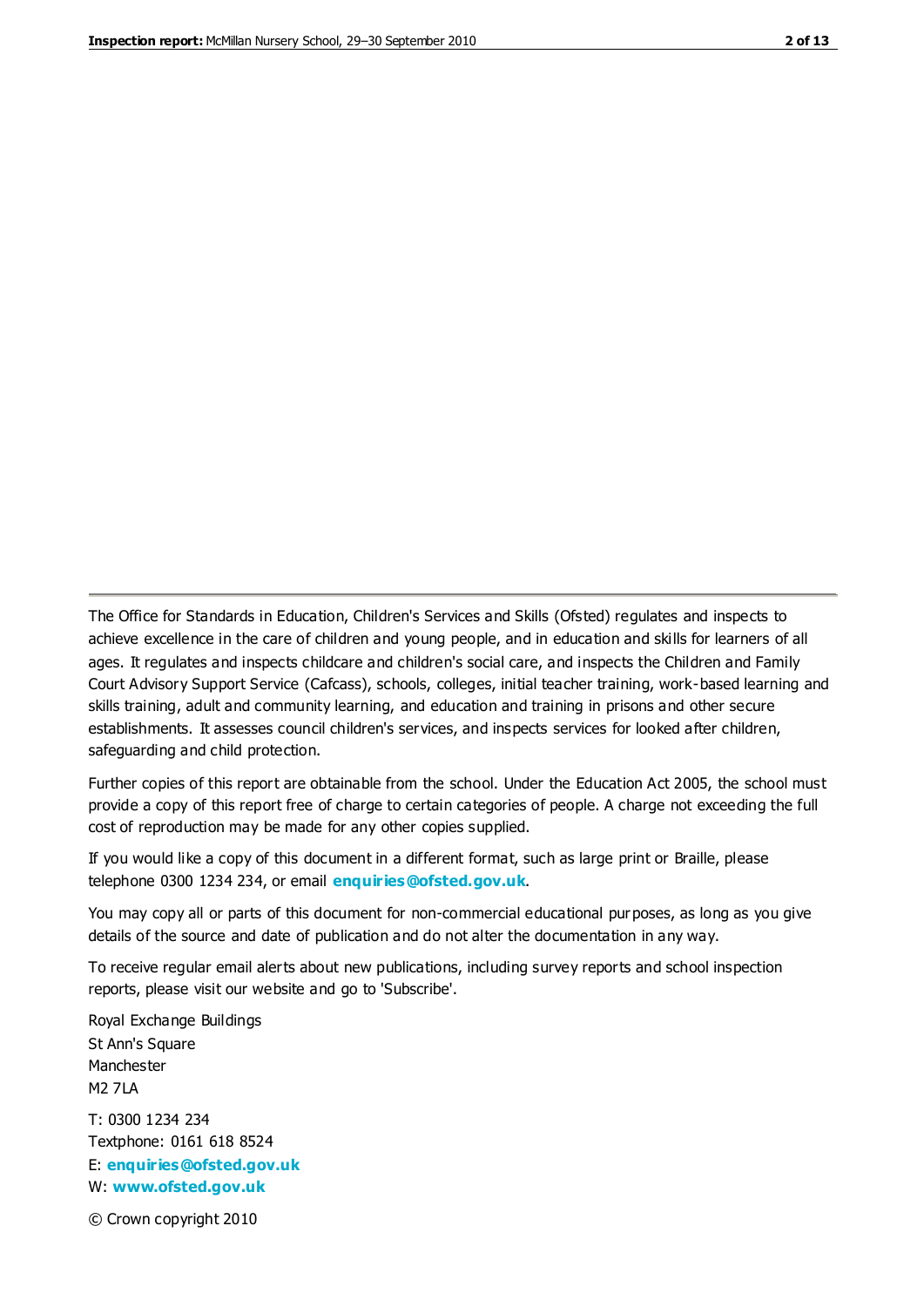# **Introduction**

This inspection was carried out by two additional inspectors. The inspectors visited six sessions and saw four teachers and 10 practitioners who work directly with the children. Meetings were held with staff and a representative of the governing body, as well as talking to the children and their parents and carers. In observing the school's work, a range of documents were examined, including the school improvement plan, the tracking of children's progress, safeguarding procedures, minutes from governing body meetings and children's completed learning journals over the past two years. Account was also taken of the views expressed in the 14 questionnaires completed by staff and 24 parents and carers.

The inspection team reviewed many aspects of the school's work. It looked in detail at the following:

- $\blacksquare$  How well the school has adapted its provision to meet the needs of the high proportion of children who speak English as an additional language.
- $\blacksquare$  How well the children are being observed in the first few weeks of school to identify and plan for their needs.
- Whether the actions taken by school's leaders are sustaining outstanding provision.

# **Information about the school**

This average size nursery school provides part-time education for children in the Early Years Foundation Stage. Children enter the school in September and complete a full year. Over three-quarters of the children are from a wide range of minority ethnic backgrounds. Close to half of these children speak English as an additional language and receive bilingual support. The proportion of children with special educational needs and/or disabilities is broadly average. The school operates a staggered entry from the beginning of September and at the time of the inspection some children had only been in school for a week. The school shares its building with a privately managed day-care facility for children and their families called the Offsprings Nursery. This provision did not form part of this inspection.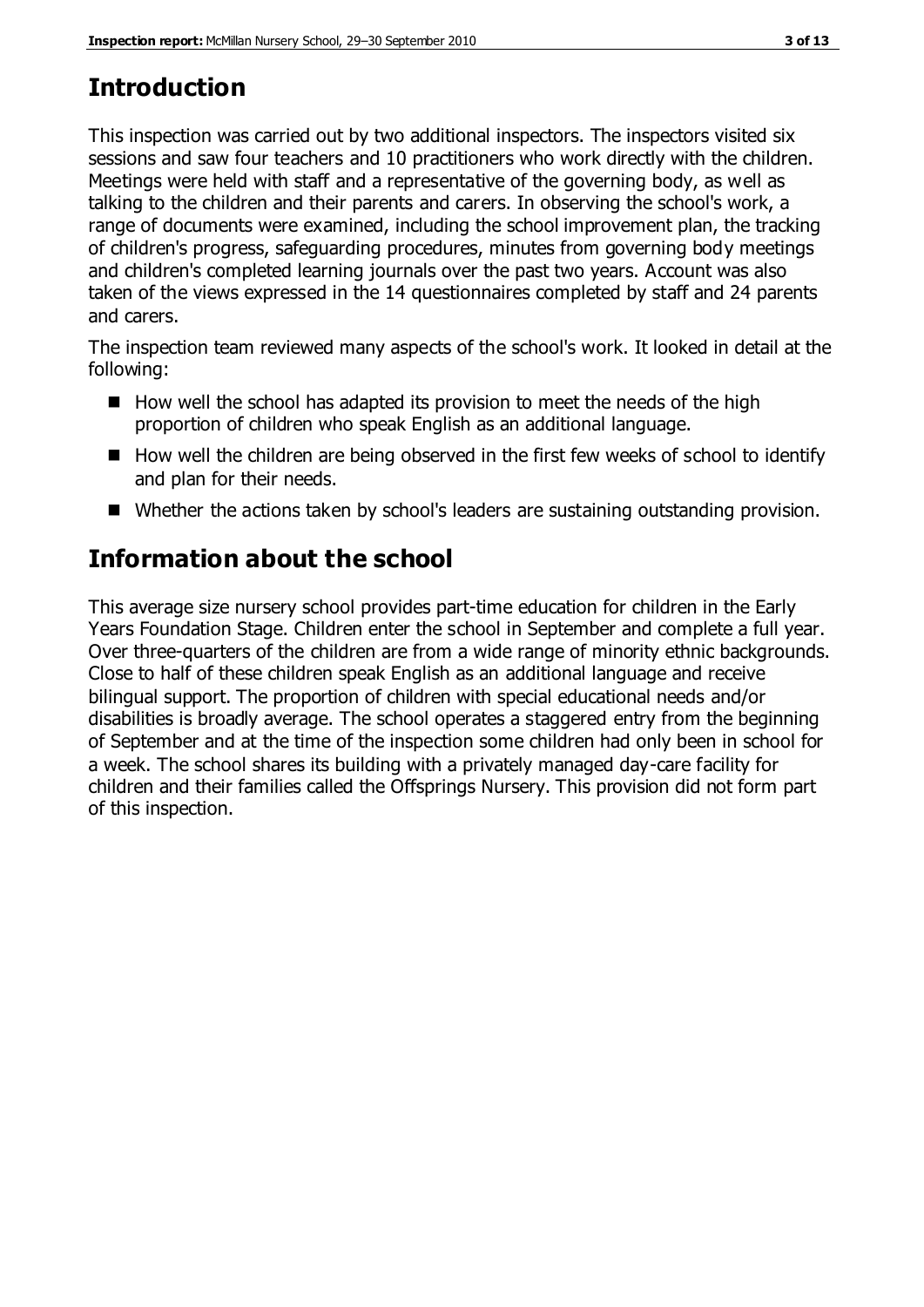# **Inspection judgements**

| Overall effectiveness: how good is the school? |  |
|------------------------------------------------|--|
|                                                |  |

## **The school's capacity for sustained improvement 1**

## **Main findings**

McMillan Nursery gives children an outstanding start to their education. It continues to provide an excellent foundation for learning and development. Its success centres firmly on the outstanding leadership of the headteacher and a team of exceptionally skilled staff who set high expectations for themselves and every child. They are totally committed to the children's success, happiness and well-being. Never complacent, they have worked successfully since the last inspection to extend the outdoor area into an exciting place where children thrive. Careful planning and organisation has produced a safe and secure area, but still gives children wonderful opportunities for adventurous play. Engagement with parents, carers and families has also improved and is a key strength of the school. It enables learning, support and excellent community cohesion to extend well beyond the school gates. Rigorous self-evaluation and strong and effective shared leadership ensure that the school maintains its high quality and moves on successfully. By building further on its considerable strengths it has an outstanding capacity for sustained improvement. Although the governing body are very effective in making sure that children and staff are safe in school, they are not fully involved in shaping the direction of the school.

Children thoroughly enjoy playing and learning together, because the school is a truly magical place in which to learn. They become totally involved in their activities, as the curriculum is firmly based on their interests and needs. As they gain in confidence they devise their own rules for playing safely and maintaining excellent behaviour. This raises their levels of responsibility, independence and self-esteem. Outstanding care, excellent teaching and high quality resources provide each child with equal opportunities to succeed. This particularly applies to children with English as an additional language. Excellent bilingual support is used to help these children to access all aspects of the curriculum and to learn exceptionally well. A significant strength of the excellent provision is the way that staff use daily observations of children's learning to set up enhancement activities that will meet their needs. These challenging activities help all children and especially those with special educational needs and/or disabilities to quickly reach the next steps in their development. Within just one year, the skills of all groups of learners develop rapidly and they make excellent progress. Most leave the school with skills that are broadly in line with expectations.

## **What does the school need to do to improve further?**

- $\blacksquare$  Improve the effectiveness of the governing body, by:
	- working more closely with teachers and staff to know the school better
	- becoming more involved in monitoring and evaluating the school's
- performance.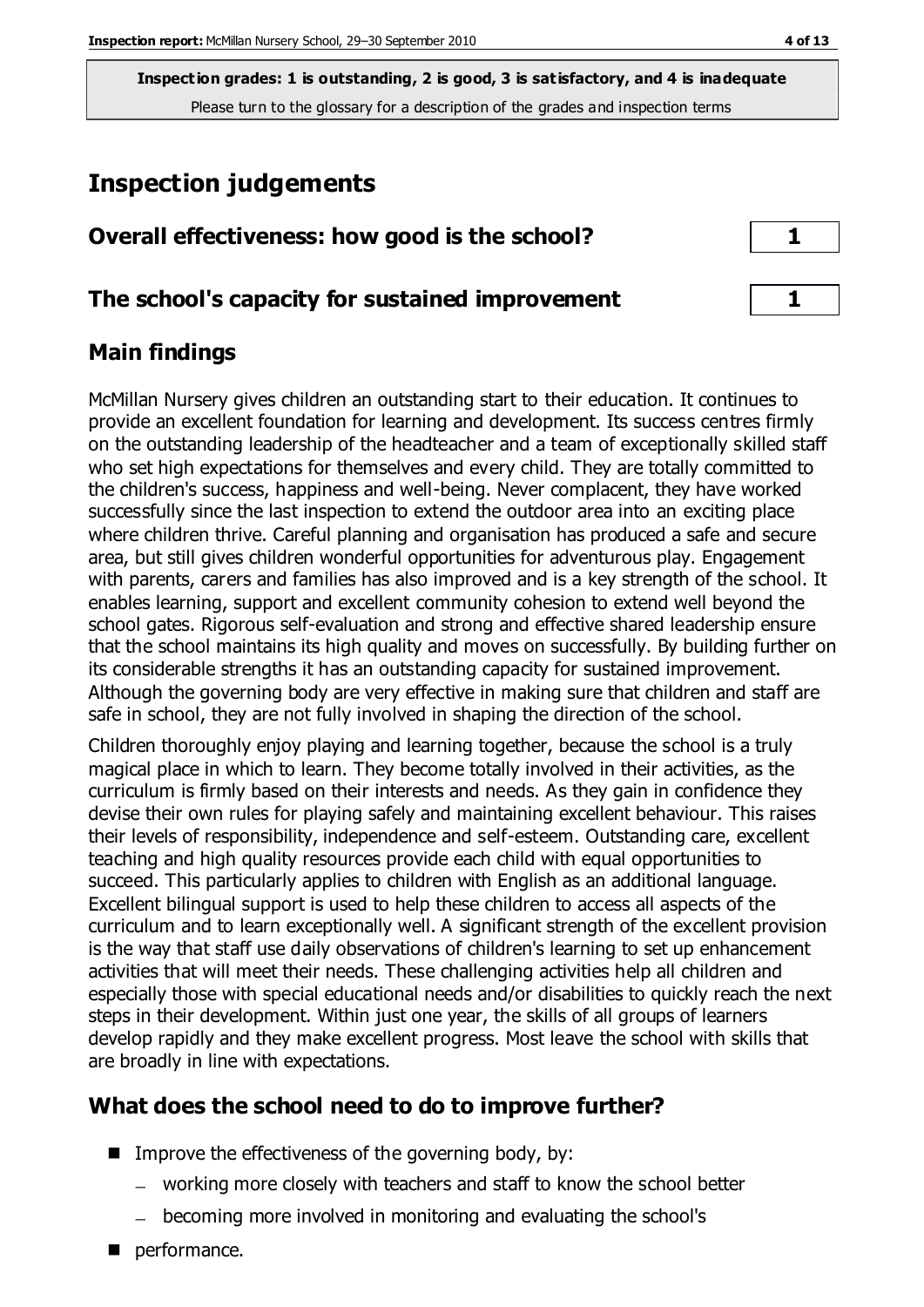#### **Outcomes for individuals and groups of children**  $\vert$  1

Although the children have just started school they have settled in quickly through excellent induction procedures and very caring staff. Most children start school with skills that are well below those expected for their age. As soon as they self-register their names, they happily join their friends and participate in a wealth of activities with great enjoyment. They quickly begin to plan their own learning and make decisions. For example, one child collected his own resources and made binoculars to study the birds in the woodland. Another, in imaginative play, used oven gloves to remove cakes from a 'hot' oven. Children with English as an additional language also busy themselves with different tasks. Excellent bilingual support gives them a strong sense of security and the confidence to join in songs and rhymes. Children with special educational needs and/or disabilities are equally keen to participate because support is fully directed towards their interests and needs. Children's spiritual, moral, social and cultural awareness is excellent. As well as showing real delight at new experiences, especially in 'Bob's Yard,' the children strongly respect each other's differences and value one other as individuals. By the time they leave the school, most reach the expected skills for their age and are very well prepared for the next steps in their education. They make excellent progress and achieve well in all areas of their learning.

Good attendance and punctuality reflect the children's keenness to learn and try out new things. They are given free access to an exceptionally rich learning environment indoors and outside and they acquire an excellent awareness of safety. The climbing wall is a favourite activity for many children to keep active and to take well considered risks. Children are exceptionally well behaved. They quickly adopt rigorous hygiene rules and healthy eating. They thoroughly enjoy nutritious snacks and are happy to try out different fruits, knowing they are good for them. Although still settling into school routines, children are already helping each other with activities and tidying up afterwards. They enjoy being the 'helper of the day' and carrying out responsibilities in their group.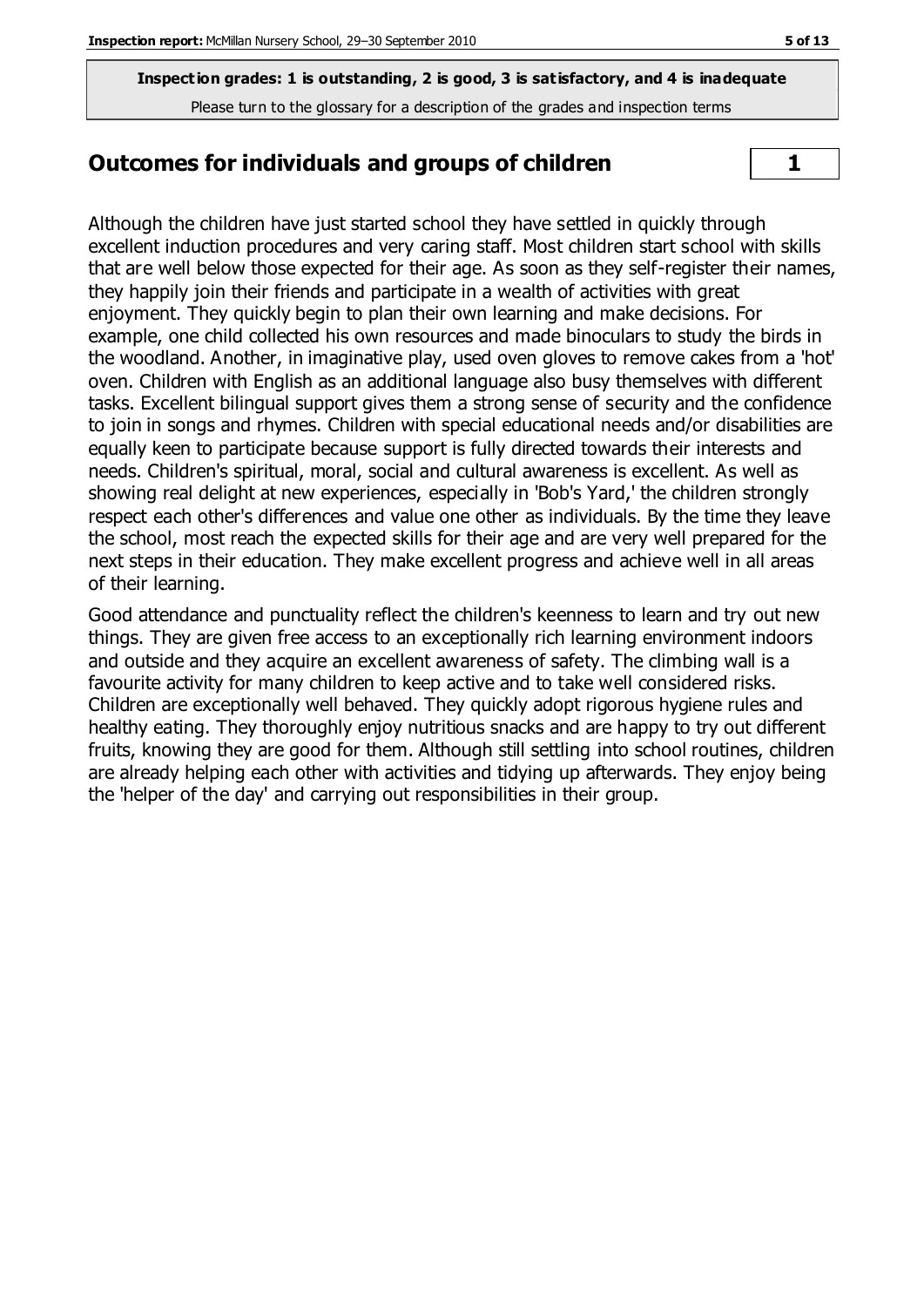#### **Inspection grades: 1 is outstanding, 2 is good, 3 is satisfactory, and 4 is inadequate**

Please turn to the glossary for a description of the grades and inspection terms

#### These are the grades for children's outcomes

| Outcomes for children in the Early Years Foundation Stage                                   |               |
|---------------------------------------------------------------------------------------------|---------------|
| Children's achievement and the extent to which they enjoy their learning                    |               |
| Taking into account:                                                                        | 3             |
| Children's attainment <sup>1</sup>                                                          |               |
| The quality of children's learning and their progress                                       | 1             |
| The quality of learning for children with special educational needs and/or disabilities and | 1             |
| their progress                                                                              |               |
| The extent to which children feel safe                                                      | 1.            |
| Children's behaviour                                                                        | 1             |
| The extent to which children adopt healthy lifestyles                                       | 1.            |
| The extent to which children contribute to the school and wider community                   | 1             |
| The extent to which children develop skills that will contribute to their future            |               |
| economic well-being                                                                         | 1             |
| Taking into account:                                                                        | $\mathcal{P}$ |
| Children's attendance <sup>1</sup>                                                          |               |
| The extent of children's spiritual, moral, social and cultural development                  | 1             |

<sup>1</sup> The grades for attainment and attendance are: 1 is high; 2 is above average; 3 is broadly average; and 4 is low

#### **How effective is the provision?**

Highly experienced and skilled practitioners, with an excellent knowledge of how young children learn are a key feature of the school's outstanding provision. The excellent planning of activities fully reflects the children's cultural backgrounds and their individual needs. Daily observations are used to provide child-led activities that build on their experiences, alongside short adult-led sessions. A well-established key person system and consistent routines ensure very effective supervision and support. During story time, bilingual staff make a considerable contribution to the learning made by children with English as an additional language, by telling the story in the children's own language. This enables all children to fully participate in the session. The use of assessment to support the learning is excellent. All activities are based on assessing the next steps in each child's learning, which are identified daily. Staff are aware that the 'learning journals', while giving them a good picture of each child's progress are not shared enough with children and their families. This is being addressed through easier access for children and their families to review the 'learning journals.'

Children's interests and well-being are taken fully into account when planning the curriculum. Their diverse cultural backgrounds are celebrated widely in the provision and through the outstanding learning environment. Visits and visitors are used widely to enrich provision and provide memorable first-hand experiences. There are also plenty of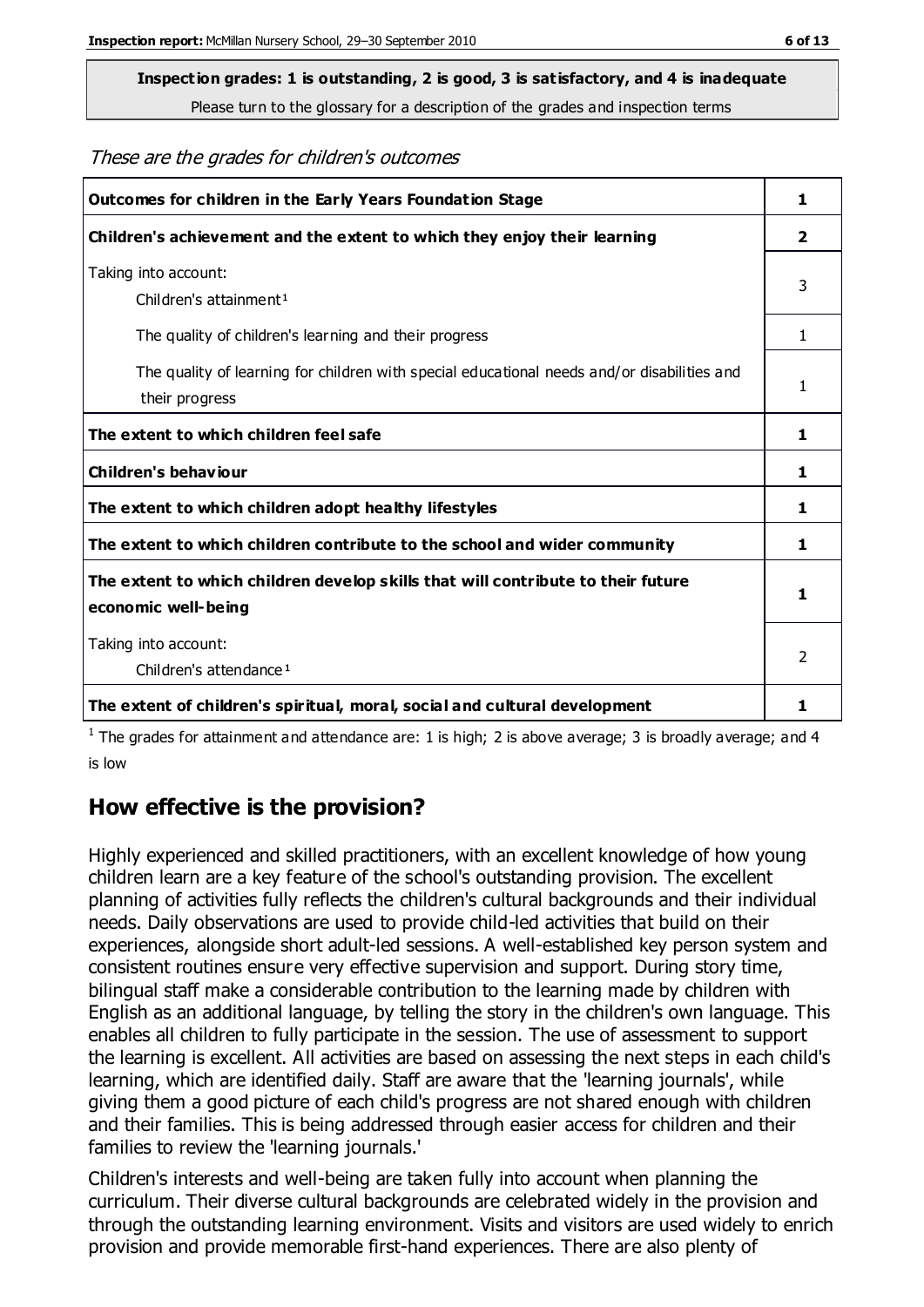opportunities for the children to use new technology. The 'microwave' for example is in constant use in the home corner.

Children are exceptionally well supported and nurtured throughout their time in the school. The school employs its own speech and language therapist, to make sure that the children are assessed quickly and their needs addressed. The support from outside agencies for the most vulnerable children and their families is very effective. Any barriers to learning are significantly reduced through these early interventions.

| The quality of provision in the Early Years Foundation Stage                                                  |  |
|---------------------------------------------------------------------------------------------------------------|--|
| The quality of teaching                                                                                       |  |
| Taking into account:<br>The use of assessment to support learning                                             |  |
| The extent to which the curriculum meets children's needs, including, where relevant,<br>through partnerships |  |
| The effectiveness of care, guidance and support                                                               |  |

#### These are the grades for the quality of provision

## **How effective are leadership and management?**

The school is driven forward by outstanding leaders and managers at all levels. The headteacher's clear vision for maintaining excellence and driving improvement is strongly supported by all staff. Their widely shared responsibility for leading and managing the school is very effective in ensuring consistency in provision and outstanding outcomes. Through very effective teamwork, the quality of teaching and learning is constantly being challenged, reviewed and improved. All staff know what is expected of them and they willingly meet demanding expectations. The governing body perform their statutory duties well and their effectiveness is satisfactory. For example, they make sure that safeguarding procedures and practices are highly effective and fully meet government requirements. Staff receive excellent training and risk assessments are rigorously applied, especially in the extensive outdoor area. Although the governing body are supportive of the school, they are not fully involved in reviewing and evaluating the impact of the various aspects of the school's work.

The challenging aims of the school to provide the best opportunities for every child to succeed are well and truly met in this inclusive school. Everyone successfully tackles discrimination and helps all children to reach their potential whatever their circumstances. Excellent community cohesion thoroughly embraces the school's diverse religious, cultural and social context. Children regularly learn about the wider world through visits, visitors and fund raising activities. The summer outing to the seaside is a great success in extending children's experiences. When they visit their families in different countries, they take a camera from school. One family who visited an orphanage in Tanzania shared their photographs with the children. These experiences often become part of children's imaginative play, such as dressing up in African clothes and carrying dolls on their back. Close liaison with parents and carers is central to the work of the school. Recently staff ran parenting courses, which were well attended. The courses also had a significant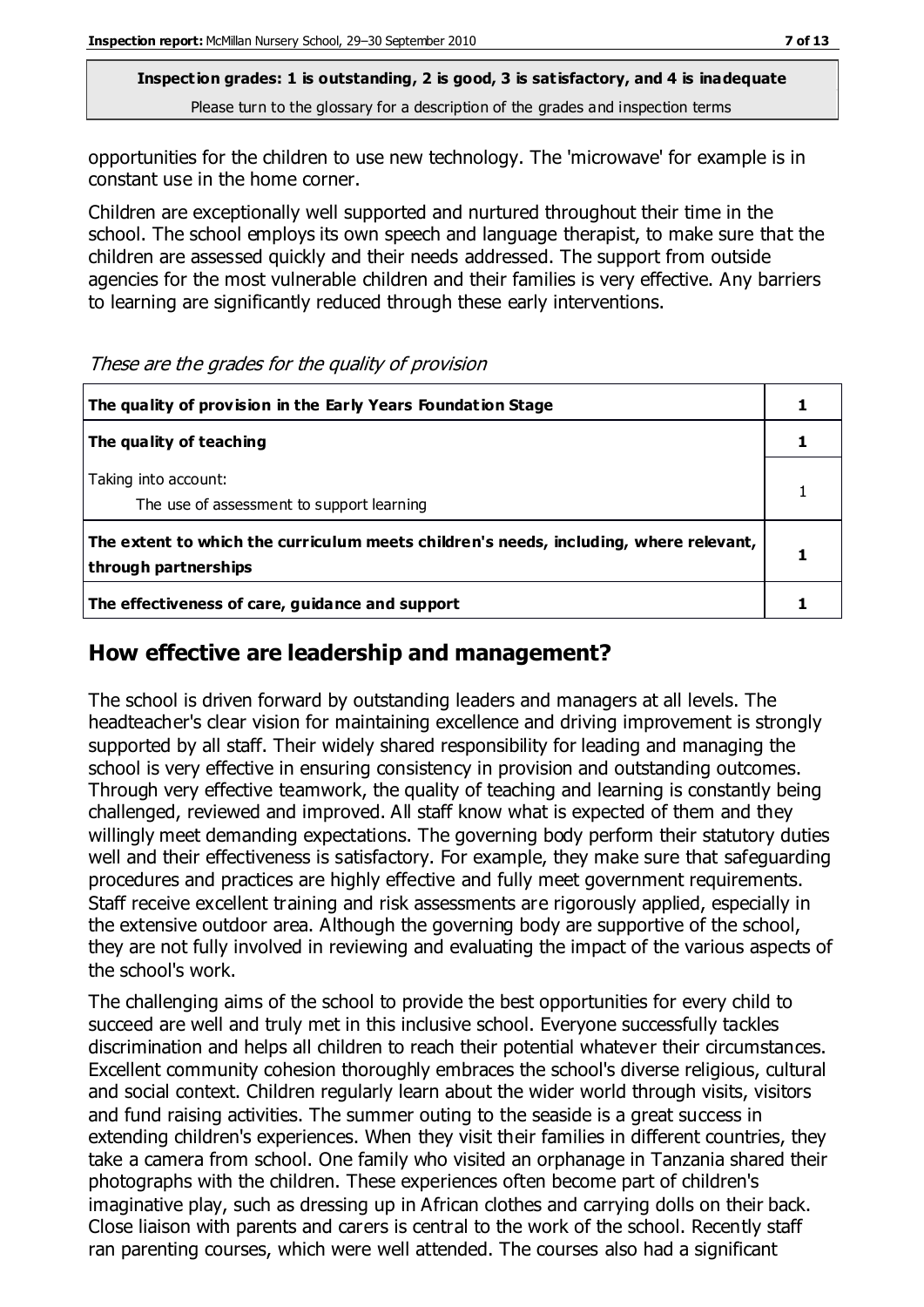impact on bringing the local community together. Children and their families benefit greatly from the school's very close partnership with the adjacent day-care nursery. As well as sharing staff and resources, families greatly appreciate the combined care and support that both schools provide.

These are the grades for leadership and management

| The effectiveness of leadership and management in the Early Years Foundation Stage                                                                               |   |
|------------------------------------------------------------------------------------------------------------------------------------------------------------------|---|
| The effectiveness of leadership and management in embedding ambition and driving<br><i>improvement</i>                                                           |   |
| Taking into account:<br>The leadership and management of teaching and learning                                                                                   |   |
| The effectiveness of the governing body in challenging and supporting the<br>school so that weaknesses are tackled decisively and statutory responsibilities met |   |
| The effectiveness of the school's engagement with parents and carers                                                                                             | 1 |
| The effectiveness of partnerships in promoting learning and well-being                                                                                           |   |
| The effectiveness with which the school promotes equality of opportunity and tackles<br>discrimination                                                           |   |
| The effectiveness of safeguarding procedures                                                                                                                     | 1 |
| The effectiveness with which the school promotes community cohesion                                                                                              | 1 |
| The effectiveness with which the school deploys resources to achieve value for money                                                                             |   |

## **Views of parents and carers**

Just under a quarter of parents and carers responded to the questionnaire. Comments such as, 'The staff show great care and genuine concern for the children in their care,' is reflected in very positive responses from the parents and carers who offered an opinion. A very large majority of parents and carers who completed the questionnaires are very satisfied with the Nursery. They all agree that their children enjoy coming to school, feel safe and are well prepared for the future. A very small minority of parents and carers had some concerns about the progress their children were making. The children have only been in school for up to three weeks and no evidence was found during the inspection of their concerns.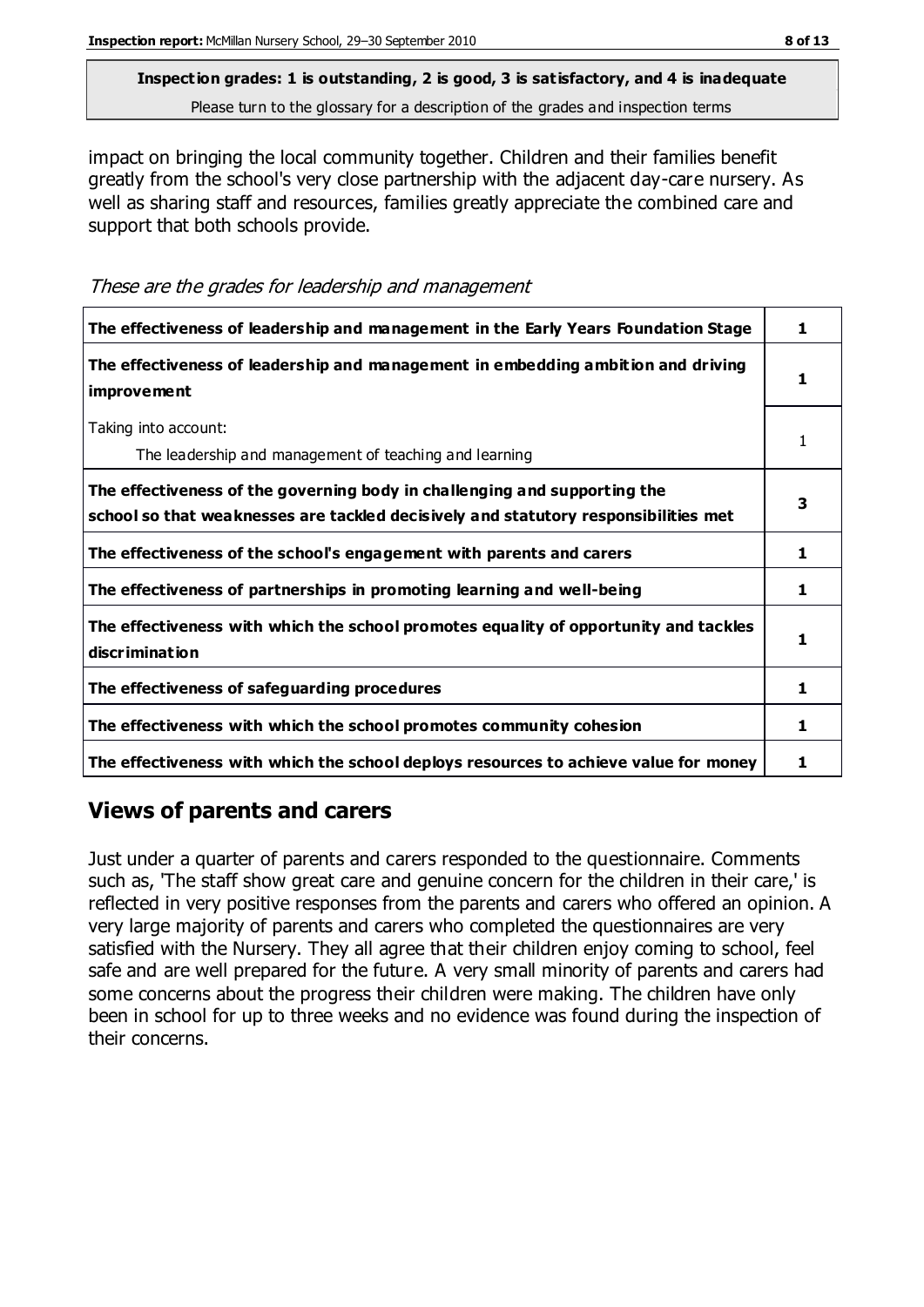#### **Responses from parents and carers to Ofsted's questionnaire**

Ofsted invited all the registered parents and carers of pupils registered at McMillan Nursery School to complete a questionnaire about their views of the school.

In the questionnaire, parents and carers were asked to record how strongly they agreed with 13 statements about the school.

The inspection team received 24 completed questionnaires by the end of the on-site inspection. In total, there are 94 pupils registered at the school.

| <b>Statements</b>                                                                                                                                                                                                                                       |              | <b>Strongly</b><br>agree |              | <b>Agree</b>  |                | <b>Disagree</b> |              | <b>Strongly</b><br>disagree |  |
|---------------------------------------------------------------------------------------------------------------------------------------------------------------------------------------------------------------------------------------------------------|--------------|--------------------------|--------------|---------------|----------------|-----------------|--------------|-----------------------------|--|
|                                                                                                                                                                                                                                                         | <b>Total</b> | $\frac{0}{0}$            | <b>Total</b> | $\frac{0}{0}$ | <b>Total</b>   | $\frac{0}{0}$   | <b>Total</b> | $\frac{0}{0}$               |  |
| My child enjoys school                                                                                                                                                                                                                                  | 16           | 67                       | 8            | 33            | $\mathbf 0$    | $\mathbf 0$     | $\mathbf 0$  | $\mathbf 0$                 |  |
| The school keeps my child<br>safe                                                                                                                                                                                                                       | 14           | 58                       | 10           | 42            | 0              | $\mathbf 0$     | $\mathbf 0$  | $\mathbf 0$                 |  |
| My school informs me about<br>my child's progress                                                                                                                                                                                                       | 14           | 58                       | 8            | 33            | $\overline{2}$ | 8               | $\mathbf 0$  | $\mathbf 0$                 |  |
| My child is making enough<br>progress at this school                                                                                                                                                                                                    | 13           | 54                       | 9            | 38            | $\overline{2}$ | 8               | $\mathbf 0$  | $\mathbf 0$                 |  |
| The teaching is good at this<br>school                                                                                                                                                                                                                  | 15           | 63                       | 9            | 38            | 0              | $\mathbf 0$     | $\mathbf 0$  | $\mathbf 0$                 |  |
| The school helps me to<br>support my child's learning                                                                                                                                                                                                   | 13           | 54                       | 10           | 42            | $\mathbf{1}$   | 4               | $\mathbf 0$  | $\mathbf 0$                 |  |
| The school helps my child to<br>have a healthy lifestyle                                                                                                                                                                                                | 14           | 58                       | 9            | 38            | 0              | $\mathbf 0$     | $\mathbf 0$  | $\mathbf 0$                 |  |
| The school makes sure that<br>my child is well prepared for<br>the future (for example<br>changing year group,<br>changing school, and for<br>children who are finishing<br>school, entering further or<br>higher education, or entering<br>employment) | 9            | 38                       | 13           | 54            | $\mathbf 0$    | $\mathbf 0$     | $\mathbf 0$  | $\mathbf 0$                 |  |
| The school meets my child's<br>particular needs                                                                                                                                                                                                         | 10           | 42                       | 11           | 46            | $\mathbf{1}$   | 4               | $\mathbf 0$  | $\mathbf 0$                 |  |
| The school deals effectively<br>with unacceptable behaviour                                                                                                                                                                                             | 9            | 38                       | 14           | 58            | $\mathbf{1}$   | 4               | $\mathbf 0$  | $\pmb{0}$                   |  |
| The school takes account of<br>my suggestions and concerns                                                                                                                                                                                              | $\mathbf{q}$ | 38                       | 14           | 58            | $\mathbf 1$    | 4               | $\Omega$     | 0                           |  |
| The school is led and<br>managed effectively                                                                                                                                                                                                            | 9            | 38                       | 15           | 63            | $\mathbf 0$    | $\mathbf 0$     | $\mathbf 0$  | $\mathbf 0$                 |  |
| Overall, I am happy with my<br>child's experience at this<br>school                                                                                                                                                                                     | 13           | 54                       | 10           | 42            | $\mathbf{1}$   | $\overline{4}$  | $\mathbf 0$  | $\mathbf 0$                 |  |

The table above summarises the responses that parents and carers made to each statement. The percentages indicate the proportion of parents and carers giving that response out of the total number of completed questionnaires. Where one or more parents and carers chose not to answer a particular question, the percentages will not add up to 100%.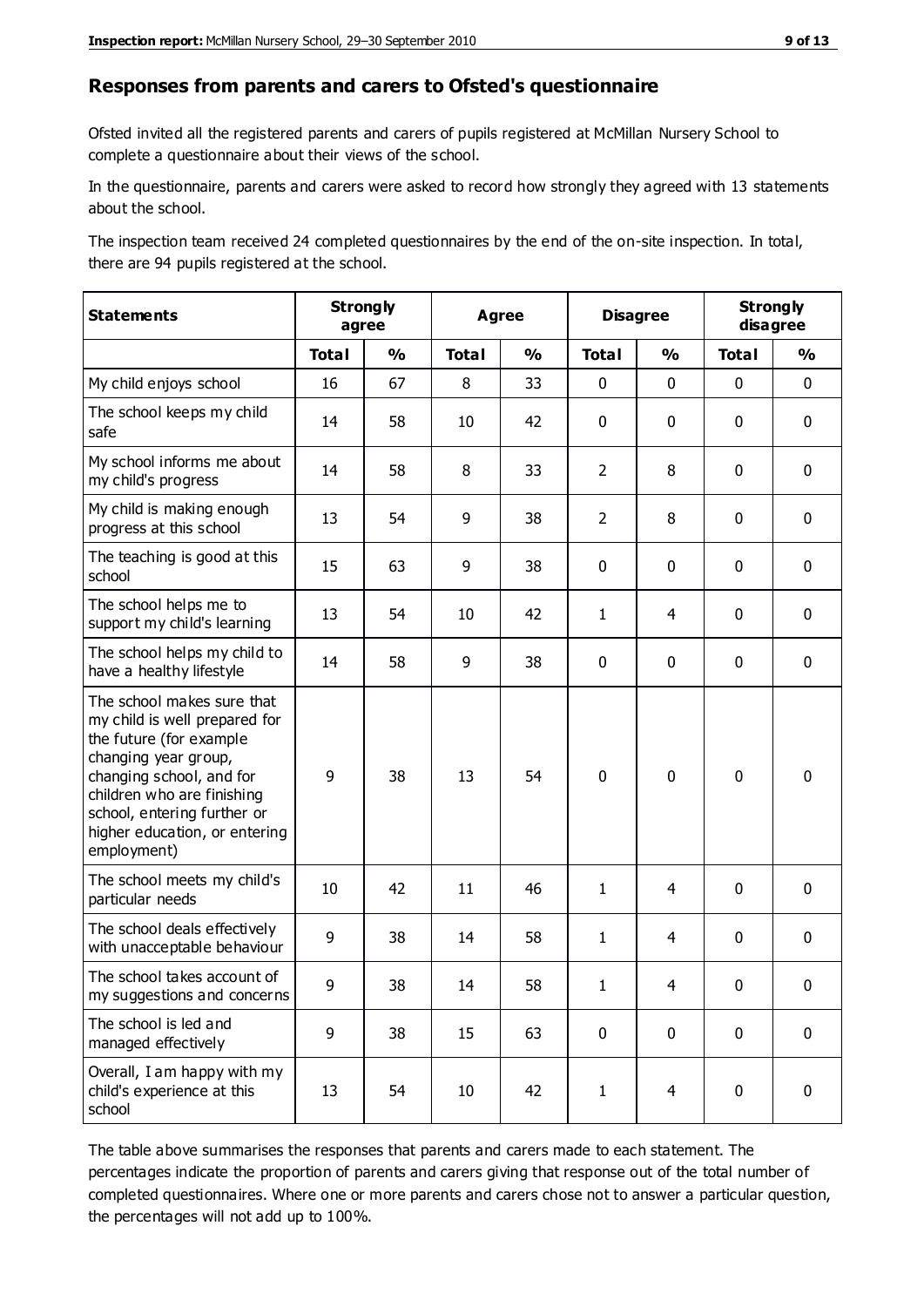## **Glossary**

| Grade   | <b>Judgement</b> | <b>Description</b>                                                                                                                                                                                                              |
|---------|------------------|---------------------------------------------------------------------------------------------------------------------------------------------------------------------------------------------------------------------------------|
| Grade 1 | Outstanding      | These features are highly effective. An outstanding school<br>provides exceptionally well for all its children's needs.                                                                                                         |
| Grade 2 | Good             | These are very positive features of a school. A school that<br>is good is serving its children well.                                                                                                                            |
| Grade 3 | Satisfactory     | These features are of reasonable quality. A satisfactory<br>school is providing adequately for its children.                                                                                                                    |
| Grade 4 | Inadequate       | These features are not of an acceptable standard. An<br>inadequate school needs to make significant improvement<br>in order to meet the needs of its children. Ofsted<br>inspectors will make further visits until it improves. |

## **What inspection judgements mean**

## **Overall effectiveness of schools**

|                       | Overall effectiveness judgement (percentage of schools) |      |                     |                   |
|-----------------------|---------------------------------------------------------|------|---------------------|-------------------|
| <b>Type of school</b> | <b>Outstanding</b>                                      | Good | <b>Satisfactory</b> | <b>Inadequate</b> |
| Nursery schools       | 58                                                      | 36   | 4                   | 2                 |
| Primary schools       | 8                                                       | 43   | 40                  | 9                 |
| Secondary schools     | 10                                                      | 35   | 42                  | 13                |
| Sixth forms           | 13                                                      | 39   | 45                  | 3                 |
| Special schools       | 33                                                      | 42   | 20                  | 4                 |
| Pupil referral units  | 18                                                      | 40   | 29                  | 12                |
| All schools           | 11                                                      | 42   | 38                  | 9                 |

New school inspection arrangements were introduced on 1 September 2009. This means that inspectors now make some additional judgements that were not made previously.

The data in the table above are for the period 1 September 2009 to 31 March 2010 and are the most recently published data available (see **[www.ofsted.gov.uk](http://www.ofsted.gov.uk/)**). Please note that the sample of schools inspected during the autumn and spring terms 2009/10 was not representative of all schools nationally, as weaker schools are inspected more frequently than good or outstanding schools.

Percentages are rounded and do not always add exactly to 100. Secondary school figures include those that have sixth forms, and sixth form figures include only the data specifically for sixth form inspection judgements.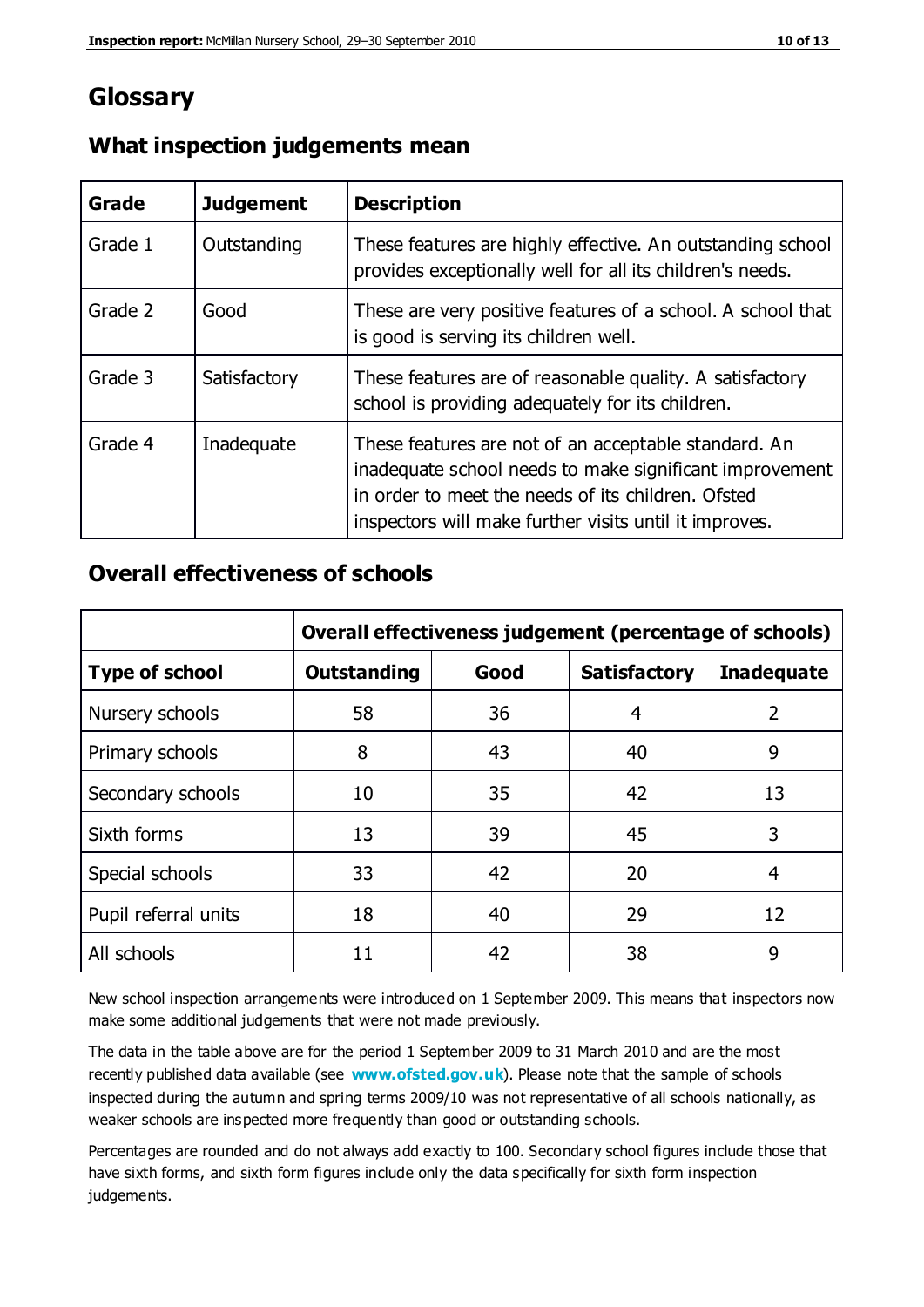# **Common terminology used by inspectors**

| Achievement:               | the progress and success of a child in their learning<br>and development.                                                                                                                                                                                                                                                                                                                                  |  |  |
|----------------------------|------------------------------------------------------------------------------------------------------------------------------------------------------------------------------------------------------------------------------------------------------------------------------------------------------------------------------------------------------------------------------------------------------------|--|--|
| Attainment:                | in other phases of school, for example primary<br>schools, attainment is the standard of the pupils'<br>work shown by test and examination results and in<br>lessons. However, there is no national average for<br>three- and four-year-olds. Therefore, in inspections of<br>nursery schools, inspectors take account of<br>expectations in the age-related bands of the Early<br>Years Foundation Stage. |  |  |
| Capacity to improve:       | the proven ability of the school to continue<br>improving. Inspectors base this judgement on what<br>the school has accomplished so far and on the quality<br>of its systems to maintain improvement.                                                                                                                                                                                                      |  |  |
| Leadership and management: | the contribution of all the staff with responsibilities,<br>not just the headteacher, to identifying priorities,<br>directing and motivating staff and running the school.                                                                                                                                                                                                                                 |  |  |
| Learning:                  | how well children acquire knowledge, develop their<br>understanding, learn and practise skills and are<br>developing their competence as learners.                                                                                                                                                                                                                                                         |  |  |
| Overall effectiveness:     | inspectors form a judgement on a school's overall<br>effectiveness based on the findings from their<br>inspection of the school. The following judgements,<br>in particular, influence what the overall effectiveness<br>judgement will be.                                                                                                                                                                |  |  |
|                            | The school's capacity for sustained<br>improvement.                                                                                                                                                                                                                                                                                                                                                        |  |  |
|                            | Outcomes for individuals and groups of<br>children.                                                                                                                                                                                                                                                                                                                                                        |  |  |
|                            | The quality of teaching.                                                                                                                                                                                                                                                                                                                                                                                   |  |  |
|                            | The extent to which the curriculum meets<br>children's needs, including, where relevant,<br>through partnerships.                                                                                                                                                                                                                                                                                          |  |  |
|                            | The effectiveness of care, guidance and<br>support.                                                                                                                                                                                                                                                                                                                                                        |  |  |
| Progress:                  | the rate at which children are learning in nursery<br>sessions and over longer periods of time.                                                                                                                                                                                                                                                                                                            |  |  |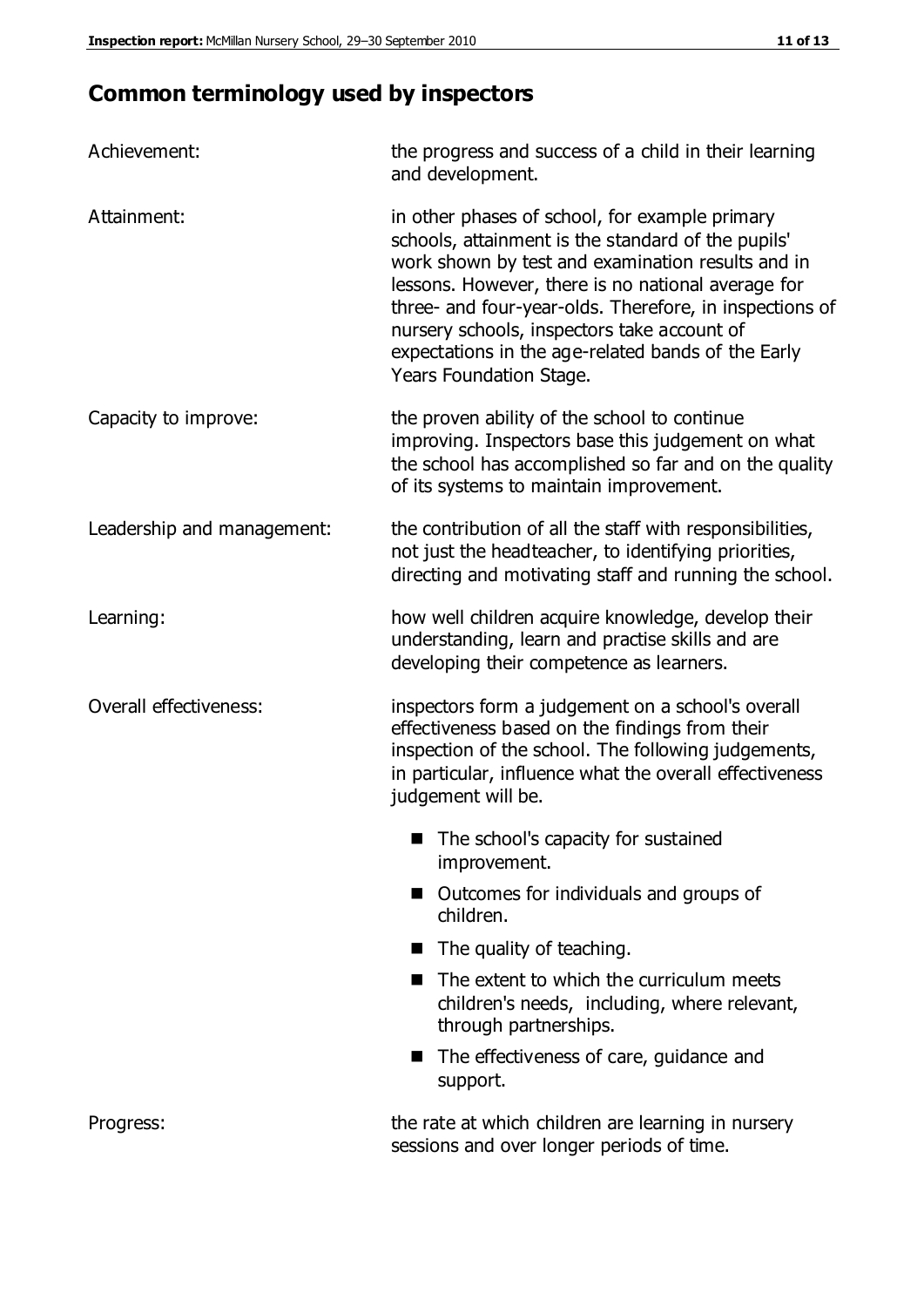#### **This letter is provided for the school, parents and carers to share with their children. It describes Ofsted's main findings from the inspection of their school.**

1 October 2010

#### Dear Children

#### **Inspection of McMillan Nursery School, Nelson, BB9 9AG**

Thank you all very much indeed for welcoming me to your school and showing me how busy you are having fun and really enjoying your learning. I found it hard to believe that some of you only started school a week ago. You all were being so sensible, helping one another and playing very well together, especially in Bob's Yard.

I agree with your parents and carers that your school is excellent. It is such a safe and happy place to be. There are so many exciting activities for you to get involved in, especially in the outdoor area. I was so pleased to see you all keeping fit and active and at the same time making sure that you play safely together, especially on the climbing wall.

All of the staff really take excellent care of you and plan exciting things for you to do. These activities help you to learn extremely well. Already most of you are listening well at story time and enjoying looking at books together. You are making excellent progress and having a lot of fun at the same time.

The headteacher and all of the staff are doing a wonderful job in the school. I have asked the governing body if they can help a bit more to check that the school continues to be outstanding.

I know you will all continue to enjoy every minute of your time at school. Always remember to keep trying hard. I wish you and your families all the very best for the future.

Yours sincerely

Mrs Sheila Mawer

Lead inspector